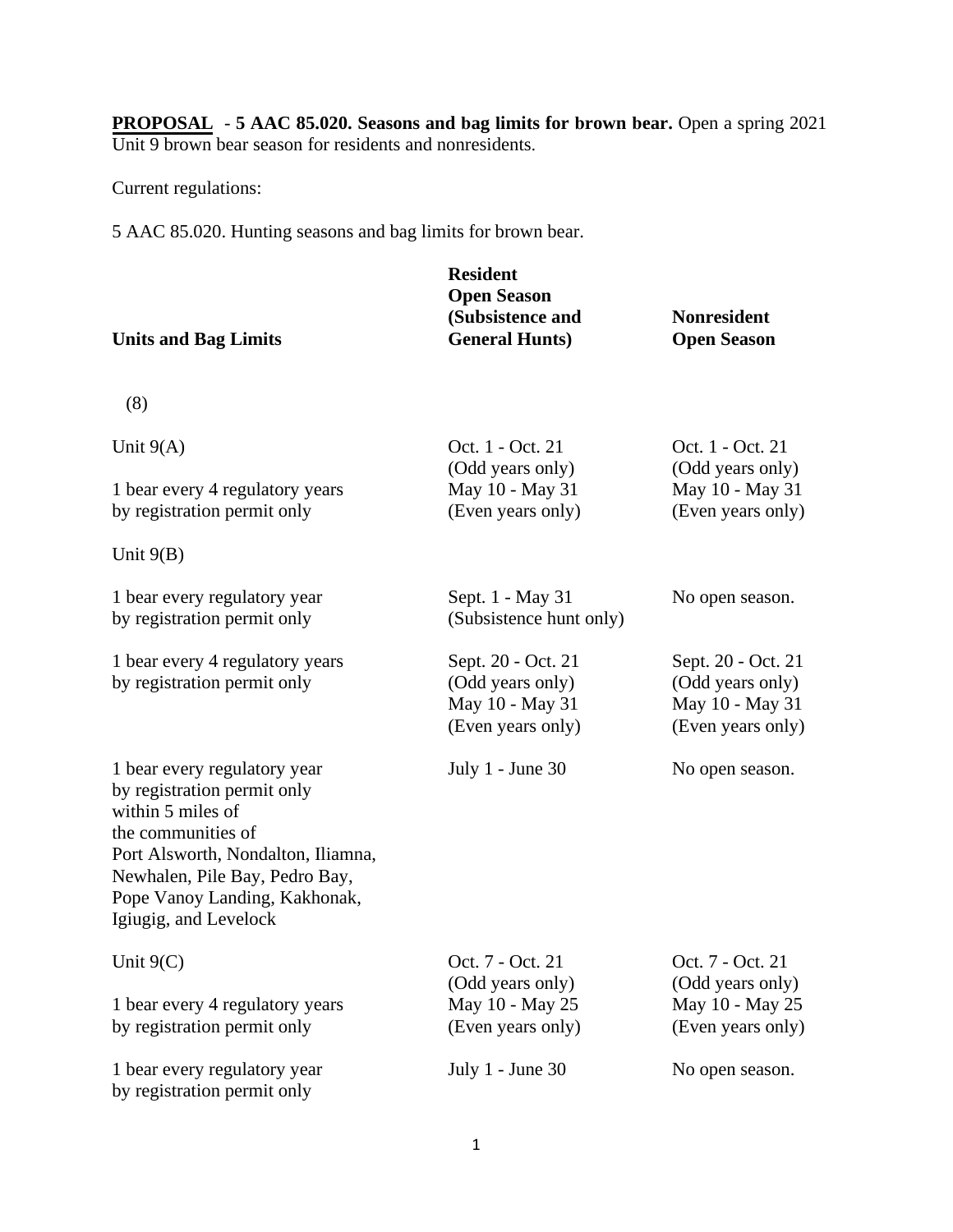within 5 miles of the communities of King Salmon, Naknek, and South Naknek

| Unit $9(D)$                                                                                                                                                                                  | Oct. 7 - Oct. 21<br>(Odd years only)                                         | Oct. 7 - Oct. 21<br>(Odd years only)                                         |
|----------------------------------------------------------------------------------------------------------------------------------------------------------------------------------------------|------------------------------------------------------------------------------|------------------------------------------------------------------------------|
| 1 bear every 4 regulatory years                                                                                                                                                              | May 10 - May 25                                                              | May 10 - May 25                                                              |
| by registration permit only                                                                                                                                                                  | (Even years only)                                                            | (Even years only)                                                            |
| 1 bear every regulatory year<br>by registration permit only<br>within 5 miles of<br>the communities of<br>Cold Bay, King Cove, Sand Point,<br>and Nelson Lagoon                              | July $1$ - June 30                                                           | No open season.                                                              |
| Unit $9(E)$ , that portion including<br>all drainages into the Pacific<br>Ocean between Cape Kumliun and<br>the border of Units $9(E)$ and $9(D)$                                            |                                                                              |                                                                              |
| 1 bear every regulatory year<br>by registration permit only                                                                                                                                  | Nov. 1 - Dec. 31<br>(Subsistence hunt only)                                  | No open season.                                                              |
| 1 bear every 4 regulatory years<br>by registration permit only                                                                                                                               | Oct. 7 - Oct. 21<br>(Odd years only)<br>May 10 - May 25<br>(Even years only) | Oct. 7 - Oct. 21<br>(Odd years only)<br>May 10 - May 25<br>(Even years only) |
| 1 bear every regulatory year<br>by registration permit only<br>within 5 miles of<br>the communities of<br>Chignik Lake, Chignik Lagoon,<br>Chignik Bay, Perryville, and<br><b>Ivanof Bay</b> | July $1$ - June 30                                                           | No open season.                                                              |
| Remainder of Unit 9(E)                                                                                                                                                                       | Oct. 7 - Oct. 21<br>(Odd years only)                                         | Oct. 7 - Oct. 21<br>(Odd years only)                                         |
| 1 bear every 4 regulatory years                                                                                                                                                              | May 10 - May 25                                                              | May 10 - May 25                                                              |
| by registration permit only                                                                                                                                                                  | (Even years only)                                                            | (Even years only)                                                            |
| 1 bear every regulatory year<br>by registration permit only<br>within 5 miles of                                                                                                             | July 1 - June 30                                                             | No open season.                                                              |